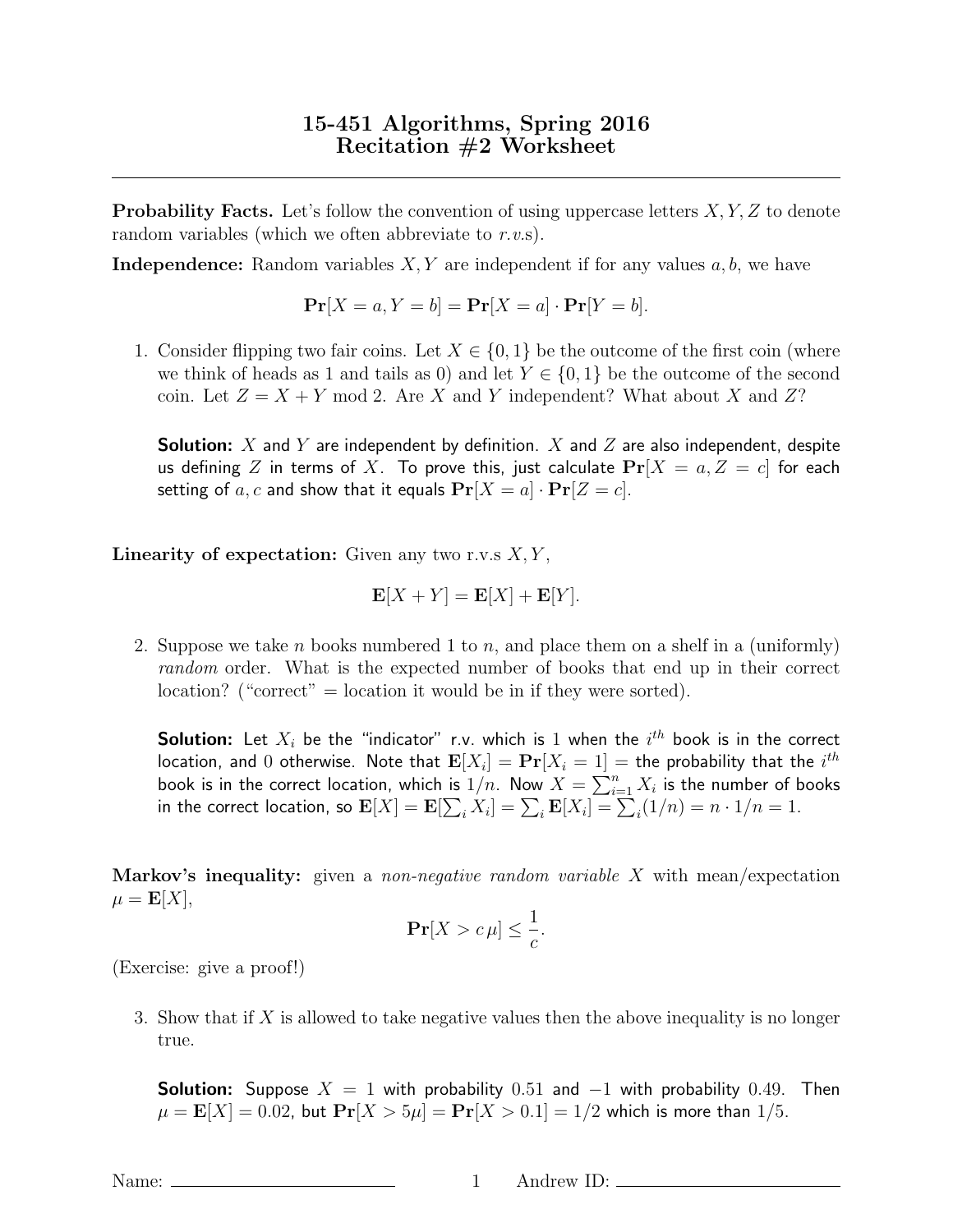Sorting by Swaps. Imagine a sorting algorithm that somehow picks two elements that are out of order with respect to each other (not necessarily adjacent, as in insertion-sort) and swaps them. Can we argue that such a procedure (no matter how stupidly it picks the elements to swap so long as they were out of order) has to terminate (i.e., the number of swaps it will perform is bounded)?

To do this, one good way is to find a potential function: a finite, non-negative quantity that is strictly reduced with each swap. Any ideas? One quantity that works is the total number of pairs of elements that are out of order w.r.t. each other (this is called the number of inversions). When a swap is performed, clearly the inversion of those two is removed, but notice that new inversions may be created. (e.g., in  $[5, 1, 2]$ , swapping 5 and 2 creates a new inversion between 1 and 2).

4. Show the total number of inversions goes down with each swap.

**Solution:** Suppose we swap the elements (say a and b) at locations i and j. Then we have  $a > b$ . This removes the inversion between a and b. If we have a new inversion between b and c, for some element c at position k lying between i and j, then there since  $a > b$ and  $b > c$ , there was a previous inversion between a and c which has disappared. Similarly, any new inversions between  $c$  and  $a$  mean there earlier  $c$  and  $b$  also gave an inversion. Hence every inversion in the new ordering corresponds to one in the old ordering, and one inversion  $(a, b)$  has disappeared.

Breaking Eggs. Say I choose a number between 1 and N. You want to guess it in as few questions as possible (each time you make an incorrect guess, I'll tell you if it is too high or too low). As we know, the strategy that minimizes the worst-case number of guesses is to do binary search: it takes  $\lceil \log_2 N \rceil$  guesses. But, what if you are only allowed one guess that is too high? Can you still solve the problem in  $o(N)$  guesses? [If you were not allowed any guesses that are too high, the only option is to guess 1,2,3,... in order].

Q: Any ideas? [To restate the problem: you want to figure out how many centimeters high you can drop an egg without it breaking, and you only have two eggs. (Spoiler below.<sup>1</sup>)

Solution: See the hint.

Q: Can improve the constant to below 2?

 ${\sf Solution}\colon$  Consider the strategy that queries the position  $k$ , then while you get "too low", query the positions  $k + (k-1), k + (k-1) + (k-2), \ldots$  all the way up to  $\sum_{i=0}^{k-1} (k-i) = \frac{k(k+1)}{2}.$  And once you get "too high" at any position, do linear search from the previous "too low" location. Observe: the differences decrease by 1, so you will never make more than  $k$  queries. To make sure we cover all locations from  $1$  to  $N$ , we want  $k$  large enough such that  $\frac{k(k+1)}{2} \geq N$ . Setting  $k = \lceil \sqrt{2N} \rceil$  ensures this.

<sup>&</sup>lt;sup>1</sup>Here's one strategy: guess  $1, \sqrt$  $N, 2$ √  $N, \cdots$  until you get to some  $(i + 1) \cdot$ √ egy: guess  $1, \sqrt{N}, 2\sqrt{N}, \cdots$  until you get to some  $(i+1) \cdot \sqrt{N}$  that's too high. Now the Here's one strategy: guess  $1, \sqrt{N}, \sqrt{2} \sqrt{N}, \cdots$  until you get to some  $(i + 1) \cdot \sqrt{N}$  that s too high. Now the number is between  $i\sqrt{N}$  and  $(i + 1)\sqrt{N}$  so we can finish it off in  $\sqrt{N}$  more guesses. Total number of g number is between<br>is at most  $2\sqrt{N}$ .